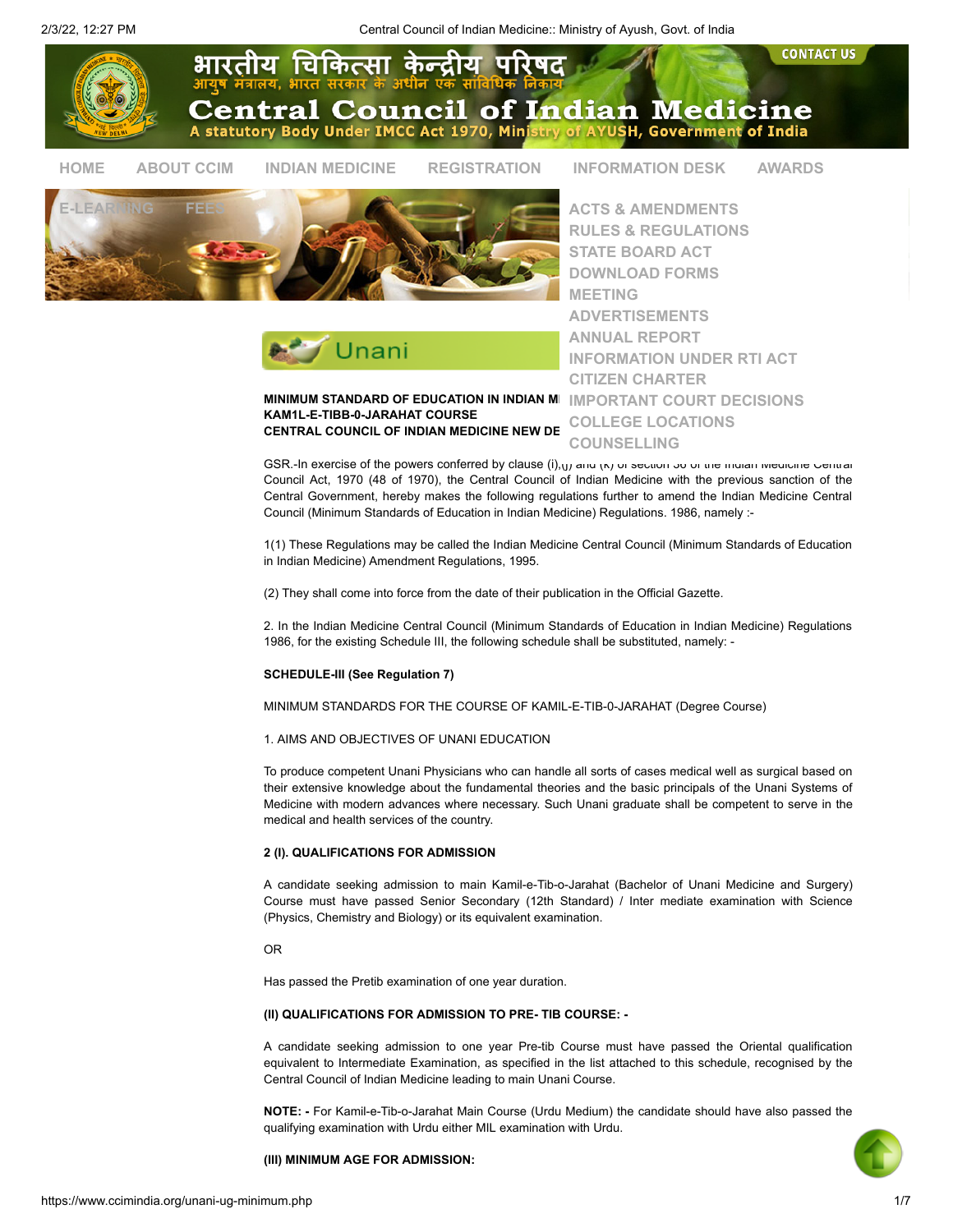(a) 17 years on 1st October in the year of admission for admission to main Kamil-e-Tib-o-Jarahat (Bachelor of Unani Medicine and Surgery) Course.

(b) 16 years on 1st October in the year of admission for admission to Pre-tib Course of one-year duration.

#### (IV) DURATION OF COURSE AND EXAMINATION:

(a) Pre-tib Course will be a full time course of one year duration leading to main 4'/2 years Unani degree Course and one year compulsory rotatory internship.

(b) Main Course shall be a whole time course of4'/2 years duration splitted in three Professional Examinations.

(c) In addition a candidate who has passed the IIIrd Professional Examination shall be eligible for award of Kamil-e-o-Jarahat (Bachelor of Unani Medicine and Surgery) degree after satisfactory completing 12 months rotatory internship in recognised institution hospital.

(I) I Professional - 18 Months (II) II Professional - 18 Months (III) III Professional - 18 Months (IV) Internship - 12 Months

### (V) ATTENDANCE

Each student shall be required to attend not less than three forth of the lecturers delivered and practicals/ demonstrations/ clinicals held in each subject during each Pre-tib/Professional Course and each student also be required to participate in education trips/tours of the college during the year, provided that the Principal of the college may exempt any student from such participation to the extent he/she deemed necessary on individual merit of each case.

## 3. DEGREE TO BE AWARDED AFTER SUCCESSFUL COMPLETION OF COURSE KAMIL-E-TIB-0-JARAHAT (Bachelor of Unani Medicine and Surgery)

## (I) MEDIUM OF INSTRUCTION

(a) Medium of instruction shall be Urdu substantiated with English wherever necessary. Facilities for teaching in Hindi or regional language may be provided and a change in the medium may be adopted provided the text books in Hindi or regional languages are made available.

(b) Necessary modern advancements shall be incorporated in the Course of studies. In such cases terminology shall be standard modern terminology with Arabic equivalent. For Unani, the terminology shall essentially remain the Unani terminology.

#### (II) NUMBER OF WORKING DAYS

The number of working days in a year may be two hundred with atleast seven lectures of forty five minutes duration each day.

## PRE-TIB COURSE OF ONE YEAR DURATION AND NUMBER OF LECTURES

| S.No           | Subjects   | No. of Lecturtes<br>Theory -Practical | Scheme of Examination Paper<br>Theory<br><b>Practicals Marks Marks</b> |
|----------------|------------|---------------------------------------|------------------------------------------------------------------------|
| 1              | Tabiyat    | $200 - 100$                           | One -100 -100                                                          |
| 2              | Kimiya     | $200 - 100$                           | One -100 -100                                                          |
| 3              | Nabativat  | $200 - 100$                           | One -100 -100                                                          |
| $\overline{4}$ | Haiwaniyat | $200 - 100$                           | One -100 -100                                                          |
| 5              | English    | $150 -$                               | One -100 --                                                            |
|                |            | $950 - 400$                           | $500 - 400$                                                            |

### (III) DURATION OF LECTURES

The minimum duration for theory should be forty five minutes and one hour for practicals.

### (IV) EXEMPTION FOR APPEARING IN CERTAIN SUBJECTS

The student with oriental qualification should be exempted from appearing in subject of Arabic and mantiq-o-Falsafa. Likewise, Higher Secondary passed students with Ebglish as one of their subject should be exempted from appearing in the subject of English.

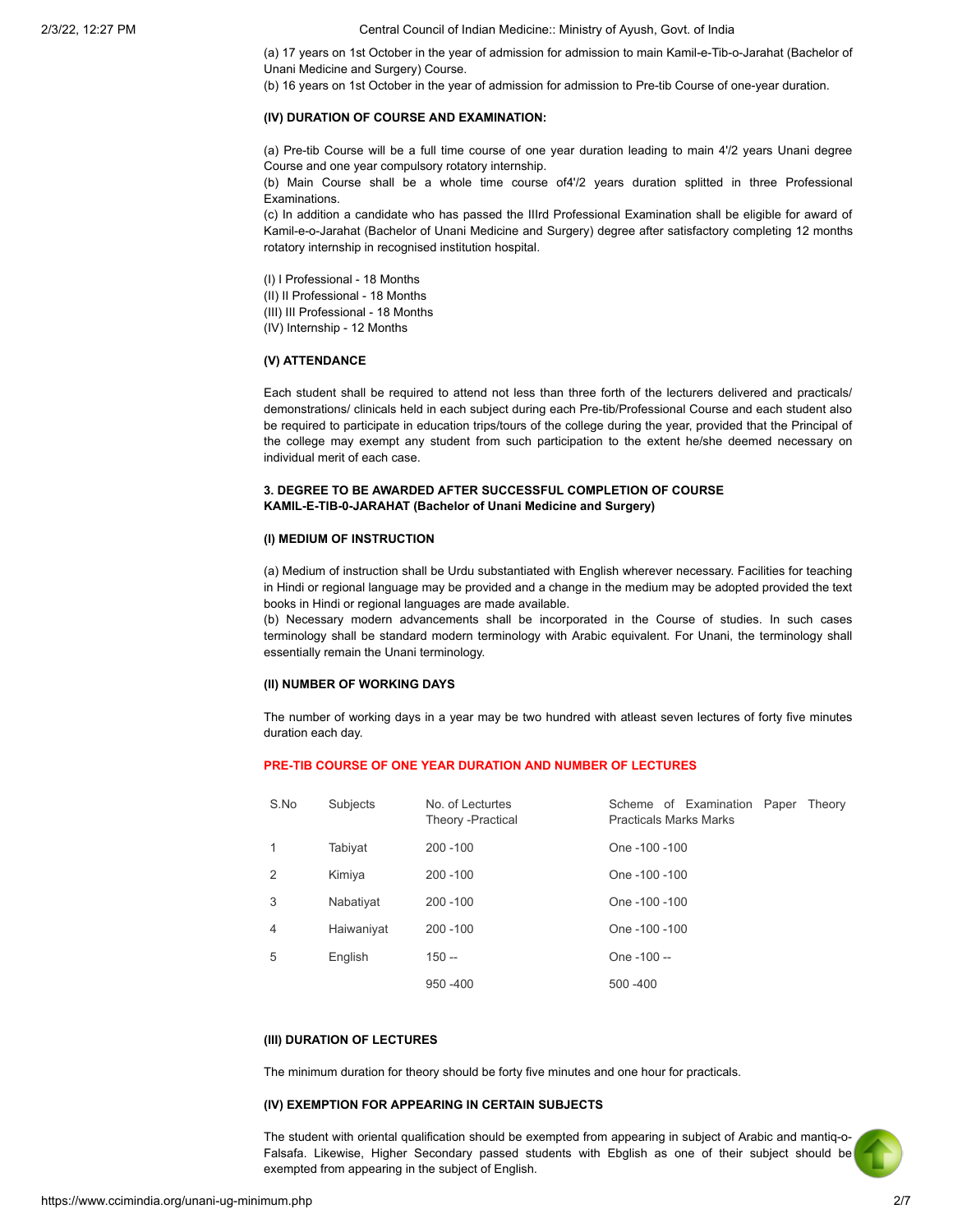### (V) SUBJECT OF EXAMINATION IN MAIN COURSE PRE CLINICAL

(a) 1st PROFESSIONAL COURSE

(i) TASHREEHUL BADAN (ii) MANUFE-UL-AZA (iii)UMOOR-E-TABIYA (iv)MANTIQUE, FALSAFA & HAIYAT (v) ARABIC (vi) TARIKHE-TIB

(b) 2nd PROFESSIONAL COURSE

(i) ILMIL ADVIA(kulliyat & Mufradat) (ii) ILMUL-ADVIA II(Murakkabat & Saidala) (iii) ILMUL AMRAZ & SAREERYAT (iv) ILMUL SAMOOM & TIBB-E-QANOONI (v) HOFZAN-E-SEHAT TAHAFFUZI & SAMAJI TIB (vi) HIFZAN-E-SEHAT TAHAFFUZI & SAMUJI TIB

(c) 3rd PROFESSIONAL COURSE

(i) MOALIJAT I (ii) MOALIJAT II (iii) JARAHIYAT (iv)AMRAZ AIN UZN ANAF HALAQ (v) ILMUL QABALA, NISWAN-O-ATFAL

# 4. MAIN COURSE OF 4 1/2 YEARS DURATION

(I) Number of Lectures/Practical Demonstration for various subjects.

| <b>Professional Course</b> |        | <b>Lectures</b> | <b>Practicals/Demonstrations</b> |
|----------------------------|--------|-----------------|----------------------------------|
| (i)Tashreehul Bandan       |        | 300             | 200                              |
| (ii)Munafe-ul-Aza          |        | 300             | 150                              |
| (iii)Umoore-e-Tabiya       |        | 150             | 50                               |
| (iv) Mantique, Falsafa &   | Haiyat | 150             | $\overline{a}$                   |
| (v)Arabic                  |        | 150             | $\overline{a}$                   |
| (vi)Tarikh-e-Tib           |        | 100             | -                                |
|                            |        | 1150            | 400                              |

| (b)Subjects of 2nd Professional Course   |     | <b>Theory</b> | <b>Practicals</b> |
|------------------------------------------|-----|---------------|-------------------|
| (i) Ilmul Advia I (Kulliyat & Mufradat)  |     | 300           | 200               |
| (ii) Ilmul Advia II (Murakkabat & Saidla |     | 250           | 150               |
| (iii) Ilmul Amraz & Sareeryat            |     | 250           | 150               |
| (iv) Ilmul-Samoom & Tibbi Qanooni        |     | 200           | 50                |
| (v) Hifzan-e-Sehat Tahaffuzi & Samaji    | Tib | 250           | 50                |
|                                          |     | 1250          | 550               |

| (c) Subjects of 3rd Professional Course | <b>Theory</b> | <b>Practicals</b> |
|-----------------------------------------|---------------|-------------------|
| (i) Moalijat I                          | 250           | 150               |
| (ii) Moalijat II                        | 250           | 150               |
| (iii) Jarahiyat                         | 200           | 100               |

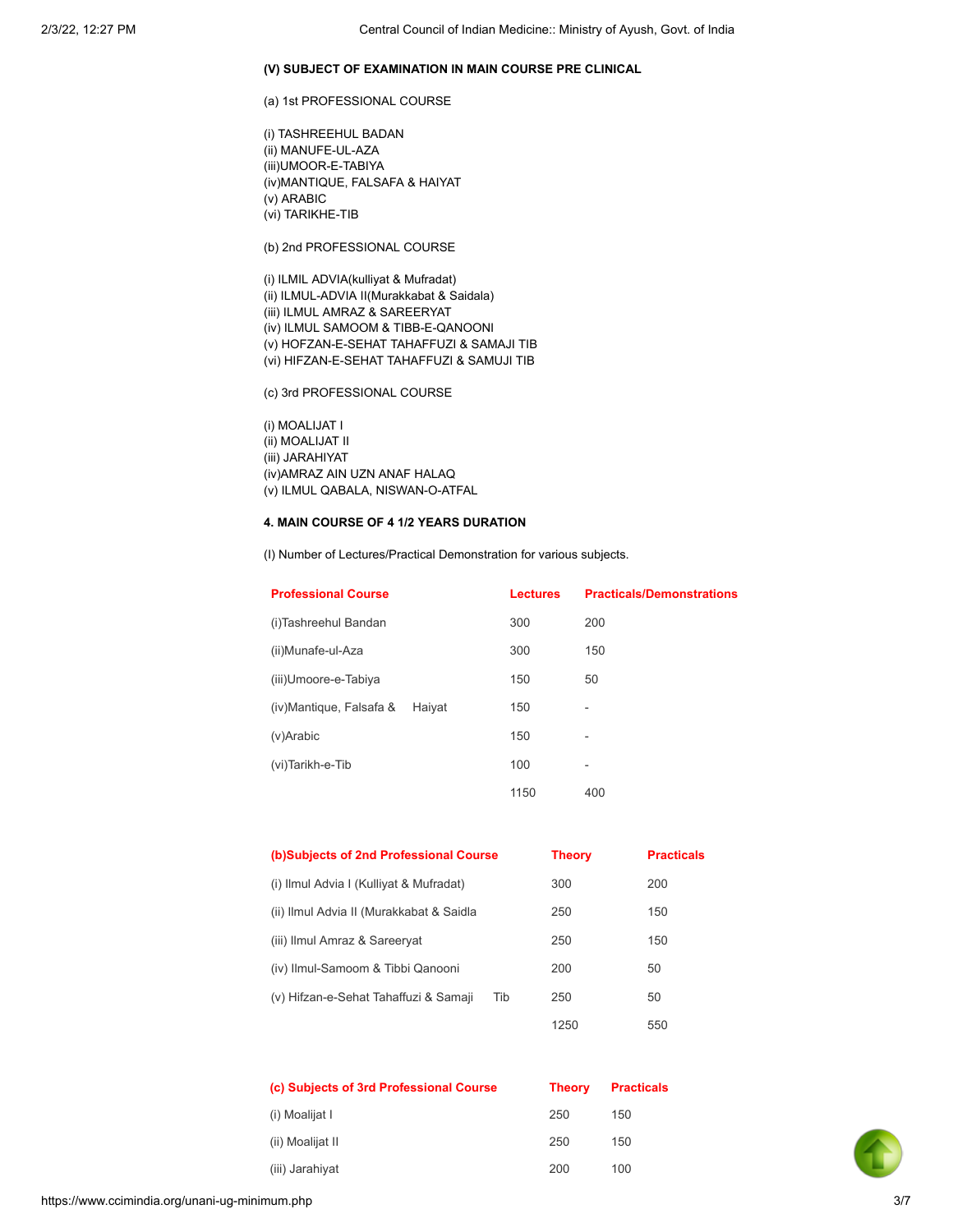| (iv) Amraz Ain Uzn Anaf Halag    | 200  | 100 |
|----------------------------------|------|-----|
| (v) Ilmul Qabala, Niswan-e-Atfal | 300  | 100 |
|                                  | 1200 | 600 |

# (II) SCHEME OF EXAMINATION

| (a) 1st Professional Course     | <b>Theory Paper</b>        |     | <b>Marks</b> | <b>Practical /Viva</b> | <b>Marks</b>             |
|---------------------------------|----------------------------|-----|--------------|------------------------|--------------------------|
| (i) Tashreehul Bandan           | (Paper<br>Two<br>(Paper B) | (A) | 100 100      | One                    | 100                      |
| (ii) Munafe-ul-Aza              | (Paper<br>Two<br>(Paper B) | A)  | 100 100      | One                    | 100                      |
| (iii) Umoore-e-Tabiya           | One Paper                  |     | 100          | One Viva               | 100                      |
| (iv) Mantique, Falsafa & Haiyat | One Paper                  |     | 100          | -                      | -                        |
| (v) Arabic                      | One Paper                  |     | 100          | -                      | -                        |
| (vi) Tarikh-e-Tib               | One Paper                  |     | 100          | -                      | $\overline{\phantom{0}}$ |
|                                 |                            |     | 800          |                        | 300                      |

NOTE : The student who have passed subject of Mantique Falsafa/Arabic in qualifying examinaton will be exempted in respective subjects.

| (b) IInd Professional Course              |                               | <b>Theory Paper</b>     | <b>Marks</b> | <b>Practical /Viva</b> | <b>Marks</b> |
|-------------------------------------------|-------------------------------|-------------------------|--------------|------------------------|--------------|
| (i) Ilmul Advia I(Kulliyat & Mufradat)    |                               | Two (Paper A) (Paper B) | 100 100      | One                    | 100          |
| (ii) Ilmul Advia II (Murakkabat & Saidia) |                               | Two (Paper A) (Paper B) | 100 100      | One                    | 100          |
|                                           | (iii) Ilmul Amraz & Sareeyat  | Two (Paper A) (Paper B) | 100 100      | One                    | 100          |
| (iv)<br>Samaji Tib)                       | Hifzan-e-Sehat (Tehafiuzi-vo- | Two (Paper A) (Paper B) | 100 100      | One                    | 100          |
| (v) Ilmul-Samoom&TibbiQanooni             |                               | Two (Paper A) (Paper B) | 100 100      | One                    | 100          |
|                                           |                               |                         | 1000         |                        | 500          |

| (c) Illrd Professional Course       | <b>Theory Paper</b>     | <b>Marks</b> | <b>Practical /Viva</b> | <b>Marks</b> |
|-------------------------------------|-------------------------|--------------|------------------------|--------------|
| (i) Moalijat I                      | Two (Paper A) (Paper B) | 100 100      | One                    | 100          |
| (ii) Moalijat II                    | Two (Paper A) (Paper B) | 100 100      | One                    | 100          |
| (iii) Jarahiyat                     | Two (Paper A) (Paper B) | 100 100      | One                    | 100          |
| (iv) Amraz-e-Ain and Uzn Anaf-Halag | Two (Paper A) (Paper B) | 100 100      | One                    | 100          |
| (v) Ilmul Qabala, Niswan-e-Atfal    | Two (Paper A) (Paper B) | 100 100      | One                    | 100          |
|                                     |                         | 1000         |                        | 500          |

N.B. Each Theory Paper shall be of 3 hours duration

NOTE: Distribution of subject and paper in IIIrd Professional Exams.

Moalijat I Paper A will contain Hummiyat Moalijat I Paper B will contain Amraz-e-Ras Moalijat II Paper A will contain Amraz Sadra-o-Riya and Amraz-e-Amma Moalijat II Paper B will contain Amraz-Hazam upto Aza-e-Boul-o-Tansul Jarahat Paper A will contain Jarahat-e-Amma (General Surgery) Jarahat Paper B will contain Jarahat-e-Makhsoosa (Special Surgery)

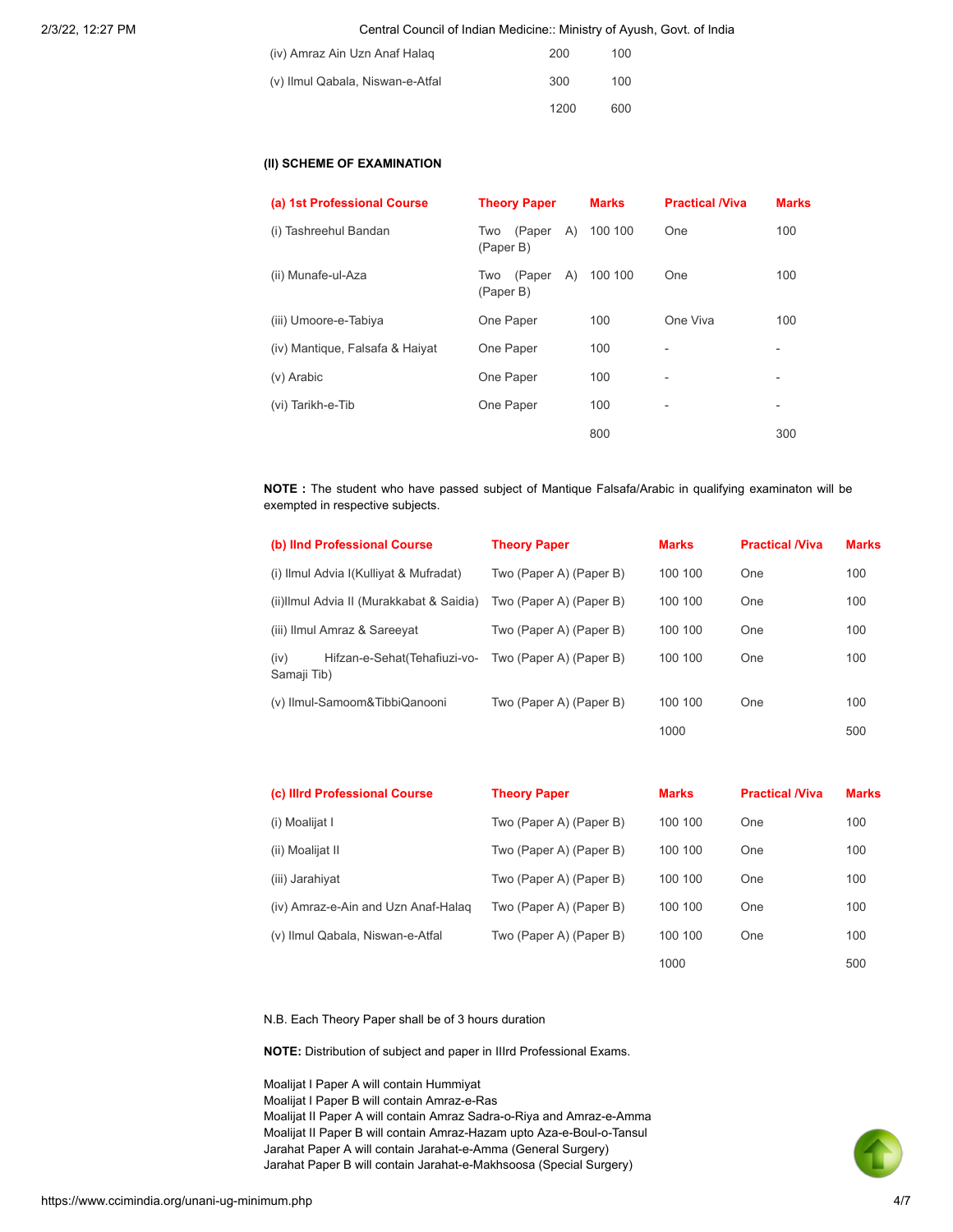Amraz-e-Ain Uzn AnafHalaq paper A will contain Amraz-e-Ain.

Paper B will contain Amraz Uzn Anaf Halaq Asnan (E.N.T.) Ilmul Qabala and Amraz Niswan Atfal paper A will contain Ilmul Qabala Amraz Nau Maulud and Paper B will contain Amraz-e-Niswan-e- Atfal.

NOTE The students of IIIrd Professional cours will be posted for 09 months in Indoor and outdoor of Moalijat department and will record atleast 20 cases each in Moalijat I and II respectively. They will be posted for 03 months in Jarahat department and will record 20 cases. Similarly they will be posted for 03 months in the department of Amraz-e-Ain Uzn AnafHalaq and will record 20 cases. In the department ofllmul Qabala Niswan Atfal they will be posted for three months and will be record 20 cases.

### (III) INTERNSHIP:

After passing the III Professional Exam. Each student shall be posted for rotatory internship in a recognised institution/hospital for 05 months in the department of Moalijat, 02 months in the department of Hifzan-e-Sehat Tahaffuzi Samaji Tibb (SPM), 02 months in the department of Surgery, 01 months in the department of Amraz-e-Ain Uzn Anaf Halaq and 02 months in the department of llmul Qabala Niswan Atfal.

#### (IV) APPEARANCE IN EXAMINATIONS :

(a) First Professional Examination will be held at the end of the teaching & practicals for 18 months.

The academic session of the first Professional Course will start from 1 st day of July and end in December next year. The examination shall ordinarily be held during the month of November/ December. The subsequent first Professional examination will be held every six months. Candidates shall be allowed 3 successive opportunities in order to pass the 1st Professional Examination. However, a student failed in not more than two subjects other than Tashrihul Badan, Munafe-ul-Aza and Umoor-e- Tabiya of 1st Professional Examination may be allowed to keep term in IInd Professional Course. Only those students who passed in all subjects, in 1st and IInd Professional Exams, shall be allowed to take on the III rd Professional course.

(b) A candidate who remains failed in one or two subjects in the Examination shall be eligible to appear in that subject/subjects in subsequent first Professional Examination.

(c) Candidates who fail to pass the 1st Professional Examination in three opportunities shall not be allowed to continue their studies. However, in case of personal illness of a serious nature of candidates and in unavoidable conditions/circumstances, the University may permit one or more opportunity for passing the 1st Professional Course.

Those who remain failed in one or more subjects in the examination shall be eligible to appear in the subsequent Second Professional examination which may be held every six month.Only those students, who passed in all subjects, shall be allowed to take on the IIIrd Professional Course.

(d) The IInd Professional Examination will be held at the end of 3 years and shall start in January following the first Professional Examination. The examination shall be held ordinarily in April/May of year after the completion of 3 years.

(e) The final Professional Examination will be held after passing the 1st and IInd Professional Examination at the end of 18 months of IIIrd Professional Course.

(f) If a candidate remains failed in one or more subjects in final Professional Examination he/she shall be eligible to appear in those subjects in subsequent IIIrd Professional examination, which will be held every 6th month.

### (V) PASS MARKS:

The pass marks shall be 50 percent in practical and or Viva voice and theory separately, 80 percent and above marks in a subject will indicate distinction in the subject.

### (VI) CLASSIFICATION OF RESULTS:

The classification of division will be on the basis of aggregate of 1st, IInd and IIIrd Professional examination provided they pass in first attempt.

1st Division 75% or above in the aggregate. 2nd Division 50% or above in the aggregate. Distinction 80% or above in the subject.

# 5. QUALIFICATION PRESCRIBED FOR TEACHING STAFF QUALIFICATION OF TEACHERS

I. ESSENTIAL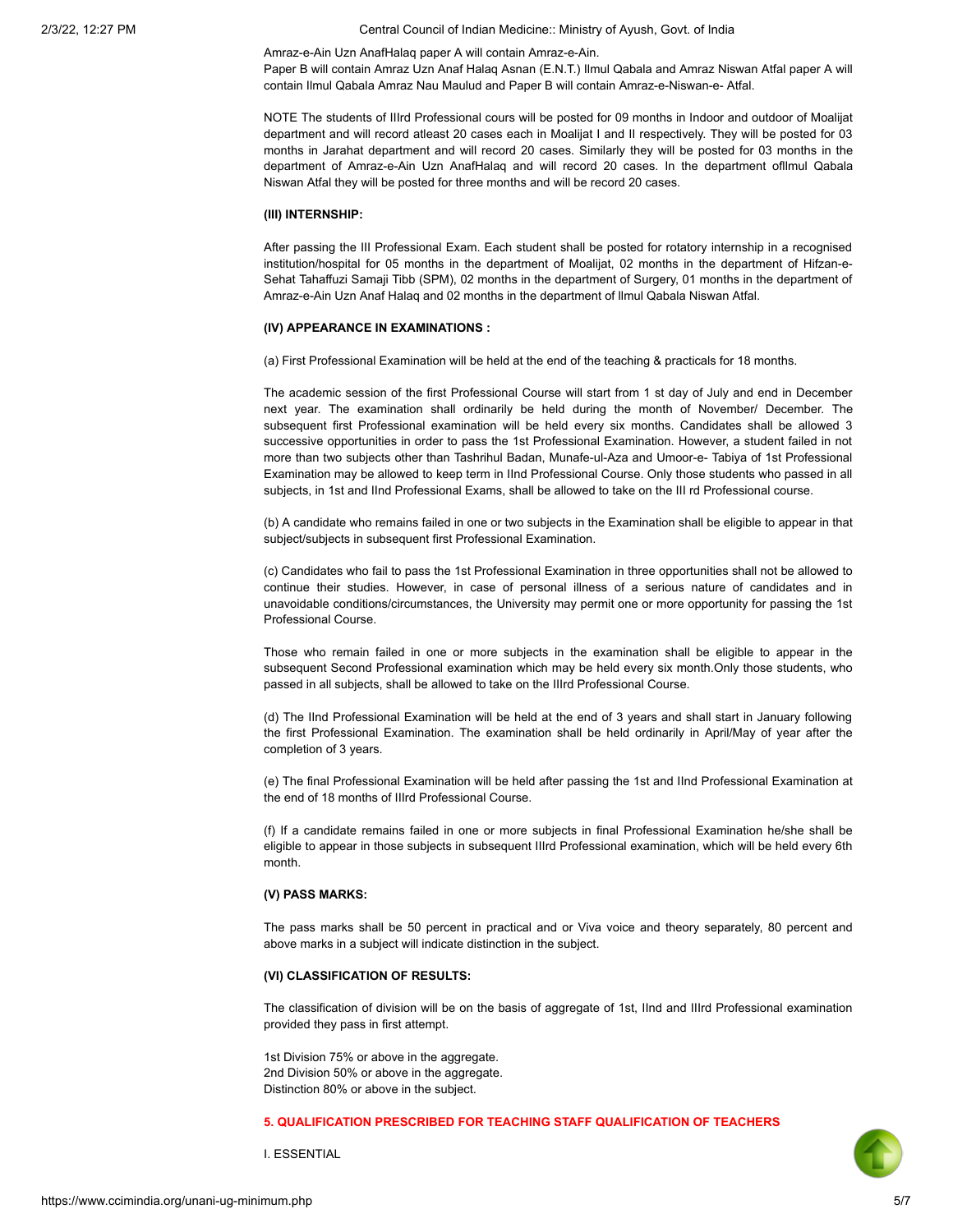(i) Degree/Diploma in Unani Medicine from a University established by Law or a statutory board/Faculty/Examining Body of Indian Medicine or equivalent and included in lind Schedule of the IMCC Act, 1970. 10

(ii)Teaching experience in a recognised institution for ten years, five years and, three years for the post of Professor, Reader and Senior Lecturer respectively in the respective discipline.No teaching experience is required for the post of Lecture.

II. DESIRABLE

(a) Postgraduate qualification in Unani tibb from:- recognised institution/University established by Law. Original published papers/books on the subject.

(b) For subject of Basic Sciences:- M.Sc. first or second class in a respective subject.

(c) For the subject of Arabic and Mantiq-o-Falsafa Fazil in Arabic or equivalent Exam approved by the CCIM.

(d) For English:- M.A. first or second class in English.

NOTE : Science subjects, Arbic, Mantiq-o-Falsafa & English there shall be the provision of lectureship only.

### 6. QUALIFICATIONS FOR THE POST OF PRINCIPAL OF UNANI TIBBI COLLEGES

(I) ESSENTIAL

(i) First class or good second class degree or diploma from an institution which is recognised under IMCC Act, 1970.

(ii) Teaching experience ofatleast 10 years.

(II) DESIRABLE

(i) Atleast five years administrative experience.

- (ii) Post-graduate qualifications in Unani Tibb.
- (iii) Original published work in any subject or the Unani Tib.
- (iv) Good knowledge of Arabic/Persian and English.

NOTE : Head of the Institution/Head of the Department should essentially hold degree/experience in Unani Tibb.

(III) PAY SCALE OF TEACHING STAFF

Scale of pay of teaching staff of Unani colleges should not be less than the scale of pay prescribed by the University Grants Commission.

## 7.QUALIFICATION PRESCRIBED FOR TEACHINGS STAFF OR POSTGRADUATE DEPARTMENT IN UNANI MEDICINE FOR MEDICAL SUBJECTS

## I. ESSENTIAL

(i) Degree/Diploma in Unani Medicine from a University established by law or a statutory board/Faculty/Examining Body of Indian Medicine or equivalent and included in Und Schedule of Indian Medicine Central Council Act, 1970.

(ii) Teaching experience in a recognised institution for ten years, five years and, three years for the post of Professor, Reader and Senior Lecturer respectively in the respective discipline.

(iii) Post-graduate qualification in the discipline from the recognised institution University established by Law.

(iv) Original published papers/books on the subjects.

NOTE: In case of those discipline in which Post-graduate education has not been started and candidates are not available, the compensation shall be made by the enhancement in the teaching experience as elaborated under: 13 years for Professor, 08 years for Reader and 06 years for Sr. Lecturer in the subject concerned shall be essentially required.

8. LIST OF ORIENTAL QUALIFICATIONS IN ARABIC/PERSIAN EQUIVALENT TO HIGHER SECONDARY/INTERMEDIATE/OR 12TH STANDARD FOR THE PURPOSE OF ADMISSION TO THE UNANI DEGREE COURSE.